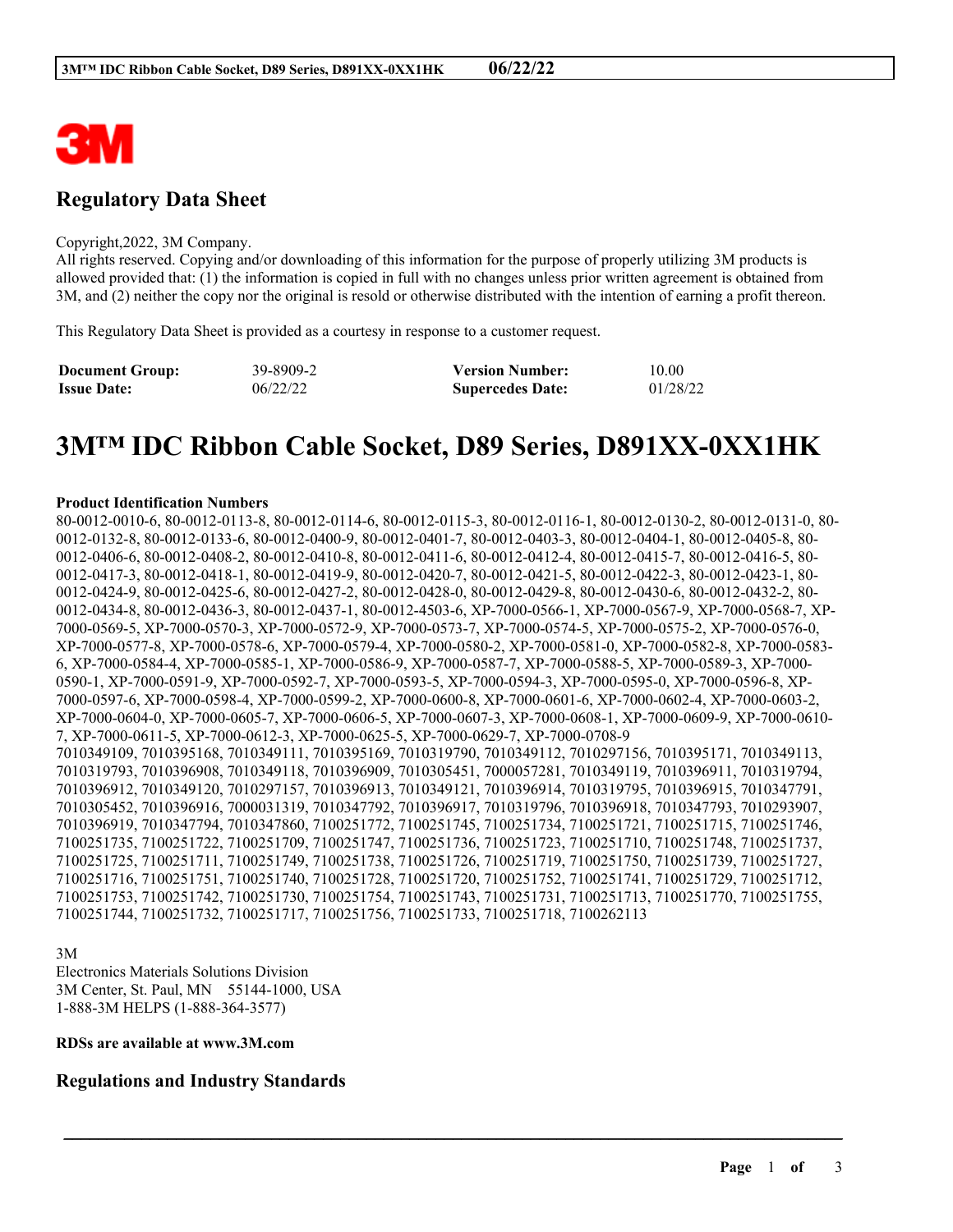### **SDS (US OSHA)**

This product is an article and therefore is not subject to the requirements of the US Occupational Safety and Health Administration's (OSHA) Hazardous Communications Standard 29 CFR 1910.1200(b)(6)(v) to provide a Safety Data Sheet (SDS).

#### **California Proposition 65**

This product is an industrial product manufactured outside of California. It has not been assessed for consumer sale or use. Contact the manufacturer if more information is needed for your use.

#### **China RoHS**

This product or part does not exceed the maximum concentration values (MCVs) in China RoHS GB/T 26572-2011 (Requirements of Concentration limits for certain restricted substances in electrical and electronic products), which means that each of the homogeneous materials within this product is below the following MCVs: (a) 0.1% (by weight) for lead and its compounds, mercury and its compounds, hexavalent chromium and its compounds, polybrominated biphenyls or polybrominated diphenyl ethers; and (b) 0.01% (by weight) for cadmium and its compounds.

#### **Conflict Minerals**

On August 22, 2012, the Securities and Exchange Commission (SEC) adopted final rules on conflict minerals reporting, pursuant to Section 1502 of the Dodd-Frank Act which requires manufacturers of products containing "conflict minerals" to disclose to the SEC whether those minerals are sourced from the Democratic Republic of Congo (DRC) or adjoining countries. 3M has been participating in the EICC-GeSI Extractives Workgroup, and are incorporating the EICC-GeSI Conflict Minerals Reporting template in existing systems for use with suppliers of materials that may contain conflict minerals covered by the SEC rules. 3M will provide product-specific information once the required supply chain data has been obtained.

#### **CPSIA 2008**

A Certificate of General Conformity per the US Consumer Product Safety Act, 15 U.S.C. § 2063 (a)(1), as revised by section 102 of the 2008 US Consumer Product Safety Improvement Act, is not required for the requested product.

#### **EU REACH**

Substances listed in Annex XIV of Regulation No 1907/2006 of the European Parliament and the Council concerning the Registration, Evaluation, Authorization and Restriction of Chemicals (REACH) are not intentionally added to this product. **EU REACH**

Substances listed in Annex XVII of Regulation No 1907/2006 of the European Parliament and the Council concerning the Registration, Evaluation, Authorization and Restriction of Chemicals (REACH) are not intentionally added to this product. **EU REACH**

This product is an article, without intended release of a chemical substance, under the Regulation No 1907/2006 of the European Parliament and the Council concerning the Registration, Evaluation, Authorisation and Restriction of Chemicals (REACH) (refer to REACH, Article 3(3)). It is not a chemical preparation. Therefore, it is not subject to the (pre)-registration or the registration process. It does not require a safety data sheet.

#### **EU REACH**

This product, including any article that the product is composed of, does not contain at greater than 0.1% by weight a Substance of Very High Concern (SVHC) substance identified according to Article 59 of REACH. This declaration reflects the substances on the candidate SVHC list, effective June 2022.

#### **EU RoHS**

This product does not exceed the maximum concentration values (MCVs) set under EU Directive 2011/65/EU (RoHS recast/RoHS 2), as stated in Annex II to that directive. This means that each of the homogenous materials within this product does not exceed the following MCVs: (a) 0.1% (by weight) for lead, mercury, hexavalent chromium, polybrominated biphenyls or polybrominated diphenyl ethers; and (b) 0.01% (by weight) for cadmium.

#### **EU RoHS Phthalates**

This product does not exceed the maximum concentration values (MCVs) for phthalates set under EU Directive 2011/65/EU (RoHS recast/RoHS 2), as amended by EU 2015/863, which applies to finished EEE after July 22, 2019 for Category 1-7, 10- 11 products and after July 22, 2021 for Category 8 and 9 products. This means that each of the homogeneous materials within this product does not exceed the MCV of 0.1% (by weight) for each of the following phthalates: DEHP, BBP, DBP, and DIBP.

#### **Sustainability and 3M**

Go to www.3M.com/sustainability to learn about 3M's programs. 3M is a signatory of the United Nations Global Compact (UNGC).

\_\_\_\_\_\_\_\_\_\_\_\_\_\_\_\_\_\_\_\_\_\_\_\_\_\_\_\_\_\_\_\_\_\_\_\_\_\_\_\_\_\_\_\_\_\_\_\_\_\_\_\_\_\_\_\_\_\_\_\_\_\_\_\_\_\_\_\_\_\_\_\_\_\_\_\_\_\_\_\_\_\_\_\_\_\_\_\_\_\_

## **Sustainability and 3M's Code of Conduct**

Go to www.3M.com/businessconduct